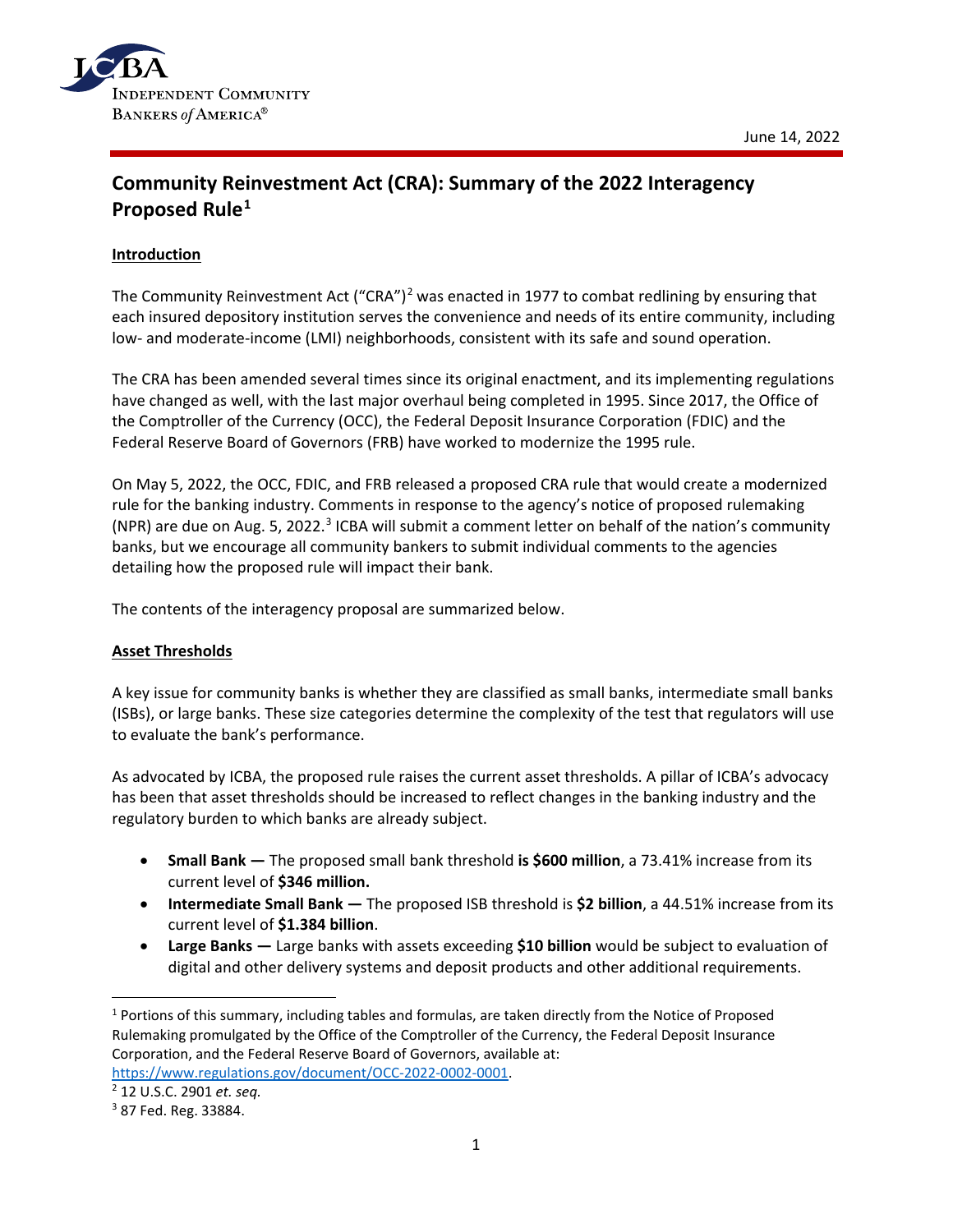

## **Small and Intermediate Small Bank Opt-In**

While a more transparent method of evaluating banks is a desirable goal, an incremental improvement in regulatory clarity may not be sufficient to justify requiring small banks and ISBs to completely overhaul their compliance management systems and retrain staff to comply with new requirements. Therefore, ICBA has argued that small banks and ISBs should have the option to opt-in any new CRA evaluation framework or continue to be evaluated under the status quo retail lending and community development tests.

In the new proposal, **ISBs would be evaluated under the new Retail Lending Test and the status quo community development test, unless they choose to opt into the new Community Development Financing Test. Small banks would be evaluated under the status quo small bank lending test, unless they choose to opt into the new Retail Lending Test.** In other words, for banks below \$600 million in assets, the existing small bank Lending Test would remain the default method of evaluation. Banks between \$600 million and \$2 billion in assets would be required to comply with the new Retail Lending Test but would have the option to retain the current community development test.

Banks with assets exceeding \$2 billion would be required to comply with the new tests and would not have the option to retain their current exam framework.

### **New Assessment Area Rules**

The current CRA rule requires banks to delineate assessment areas in geographies where their bank has a physical branch presence. According to the proposal, "facility-based assessment areas would remain a cornerstone of the proposed evaluation framework." As is the case in the current rule, assessment areas may not reflect illegal discrimination or arbitrarily exclude low- or moderate-income census tracts.

**Small banks and ISBs** would continue to be allowed to delineate assessment areas including the portion of a county that the bank can be reasonably expected to serve, provided they continue to include only whole census tracts. However, large banks would be required to delineate assessment areas that "consist of one or more MSAs or metropolitan divisions or one or more contiguous counties within an MSA, a metropolitan division, or the nonmetropolitan area of a state." In other words, large banks would no longer be permitted to delineate portions of a county as a facility-based assessment area.

**Large banks,** in addition to facility-based assessment areas, would be required to delineate new retail lending assessment areas in geographies where they have a concentration of retail loan originations outside of their facility-based assessment areas. Only the Retail Lending Test would be applied in these assessment areas. These new assessment areas would consist of either:

- (i) The entirety of a single MSA excluding counties inside their facility-based assessment areas; or
- (ii) All of the nonmetropolitan counties in a single state, excluding counties inside their facilitybased assessment areas, aggregated into a single retail lending assessment area.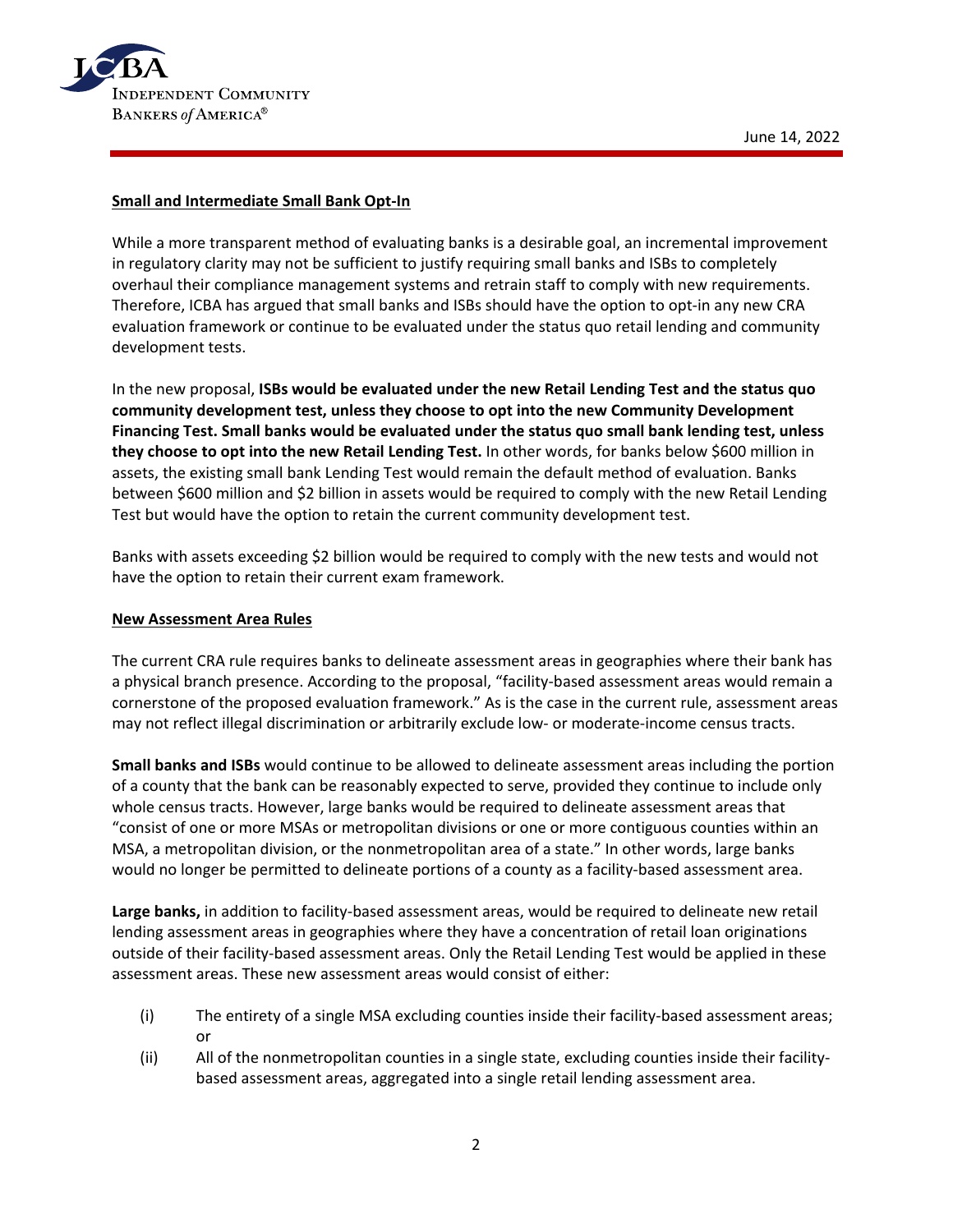

The delineation of a retail lending assessment area would be required in any MSA or the combined non-MSA areas of a state, respectively, in which a bank originated in that geographic area, as of Dec. 31 of each of the two preceding calendar years:

- (i) at least 100 home mortgage loans outside of its facility-based assessment areas; or
- (ii) at least 250 small business loans outside of its facility-based assessment areas.

The agencies estimate that, using these thresholds, 104 large banks will be required to delineate at least one retail lending assessment area in a geography where they lack a physical branch. This proposed change will likely expand the number of geographic areas where branchless, internet-based banks are evaluated. However, as the agency estimates show, it will also likely impact some traditional, branchbased banks.

**Out of Area Activities —** Finally, as advocated by ICBA, the agencies' proposal grants credit for qualifying community development financing and services activities conducted beyond the boundaries of a bank's facility-based assessment areas. According to the proposal, banks "would receive consideration for qualifying activities anywhere in a state or multistate MSA in which they maintain a facility-based assessment area, when determining the conclusion for that state or multistate MSA. In addition, banks would receive consideration at the institution level for any qualifying activities conducted nationwide." This broader geographic consideration of CD financing will ensure that banks receive credit for the beneficial community development loans and investments they make outside the confines of their assessment areas.

### **Qualifying Activities Confirmation and Illustrative List of Activities**

The proposal would require the agencies to maintain **a publicly available illustrative, non-exhaustive list of activities eligible for CRA consideration.** The agencies also propose including a process for modifying the illustrative list of activities periodically. **In addition, the agencies are proposing a process, open to banks, for confirming eligibility of qualifying community development activities.** In this process, banks would submit the details of a potential loan or investment to their regulator and could receive a binding decision about whether the loan or investment would be eligible for CRA credit.

### **Impact Review of Community Development Activities**

The agencies propose to conduct an impact review of community development activities under the Community Development Financing Test, the Community Development Financing Test for Wholesale or Limited Purpose Banks, and the Community Development Services Test. The impact review would qualitatively evaluate the impact and responsiveness of qualifying activities with respect to community credit needs and opportunities.

To achieve this, the agencies would consider whether a loan or investment should be given additional credit based on several impact factors. These factors include:

- 1. Activities Serving Persistent Poverty Counties and Geographies with Low Levels of Community Development Financing.
- 2. Activities Supporting MDIs, WDIs, LICUs, and Treasury Department-Certified CDFIs.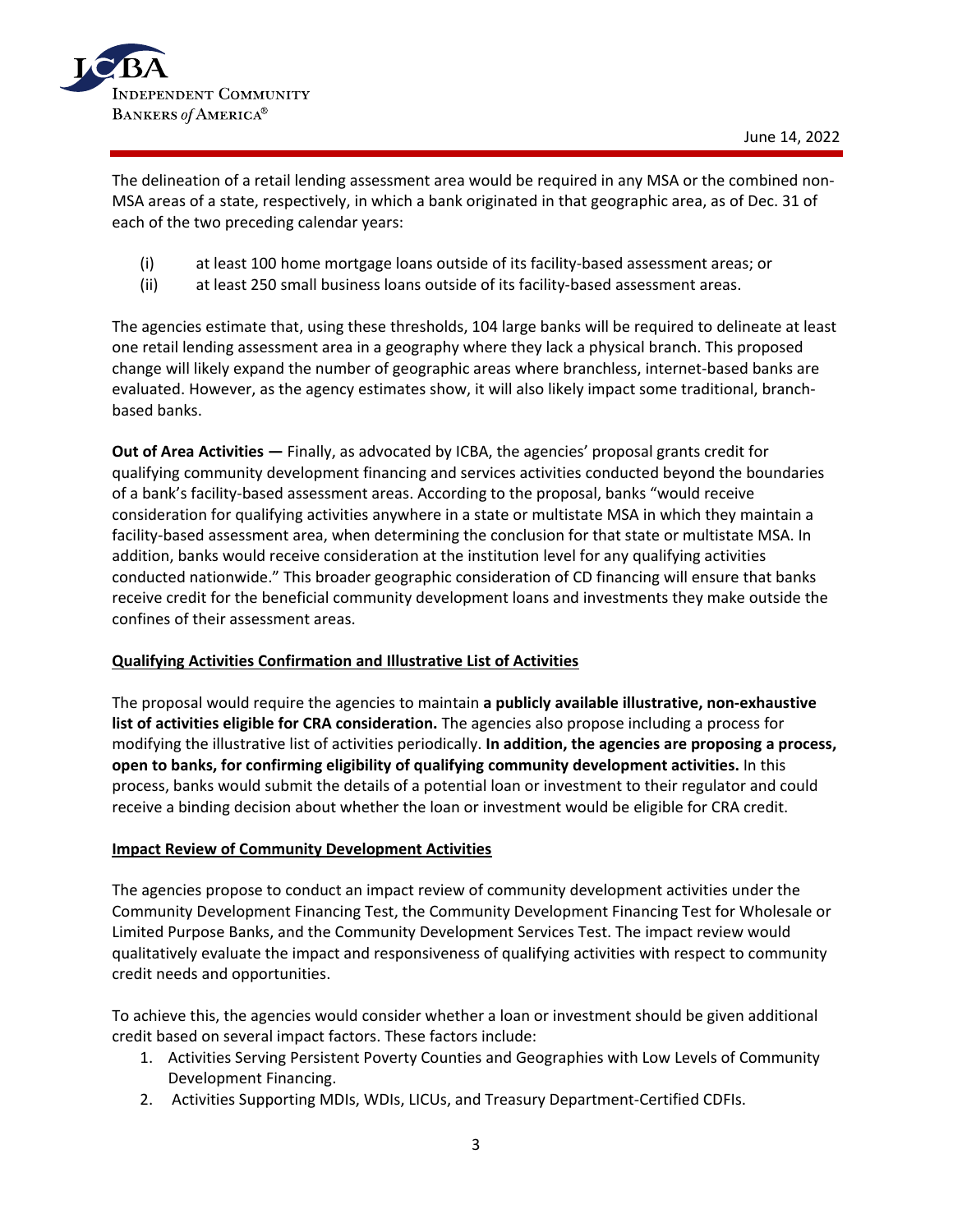

- 3. Activities Serving Low-Income Individuals.
- 4. Activities that Support Small Businesses or Farms with Gross Annual Revenues of \$250,000 or Less.
- 5. Activities that Support Affordable Housing in High Opportunity Areas.
- 6. Activities Benefitting Native Communities.
- 7. Activities that Are a Qualifying Grant or Contribution.
- 8. Activities that Reflect Bank Leadership through Multi-Faceted or Instrumental Support.
- 9. Activities that Result in a New Community Development Financing Product or Service.

#### **Performance Tests, Standards, and Ratings**

**Small Banks —** Small banks will be evaluated under the current lending test as the default evaluation method. However, small banks would have the ability to opt into the proposed Retail Lending Test.

**Intermediate Banks —** The agencies would evaluate ISBs under the new Retail Lending Test and the current intermediate small bank community development test or, at the bank's option, under the proposed Community Development Financing Test. Certain features of the Retail Lending Test and Community Development Financing Test would be tailored for intermediate banks, including by maintaining current data collection, maintenance, and reporting requirements for intermediate banks that do not elect to be evaluated under the new Community Development Financing Test.

**Large Banks —** Large banks would be subject to four performance tests for large banks: a Retail Lending Test, a Retail Services and Products Test, a Community Development Financing Test, and a Community Development Services Test.

**Banks Over \$10 billion —** Banks over \$10 billion would have additional requirements for deposits data, retail services data on digital delivery systems, retail services data on responsive deposit products, and community development services data. In addition, the agencies propose that banks with assets over \$10 billion, including wholesale and limited-purpose banks, would have automobile lending data requirements.

**Strategic Plan —** Banks would retain their ability to be evaluated under a strategic plan.

**Ratings —** The agencies would assign ratings on each performance test in facility-based assessment areas, states, multistate MSAs, and at the institution level. Ratings would be either "Outstanding," "High Satisfactory," "Low Satisfactory," "Needs to Improve," and "Substantial Noncompliance."

#### **Large Banks, ISBs, and Small Banks That Opt In: Retail Lending Test**

The proposed Retail Lending Test would apply to large banks and ISBs and to small banks that choose to opt in. It would be applied in each of several major product lines:

• **Closed-end home mortgage loans —** all closed-end home mortgage loans secured by a one-tofour-unit dwelling.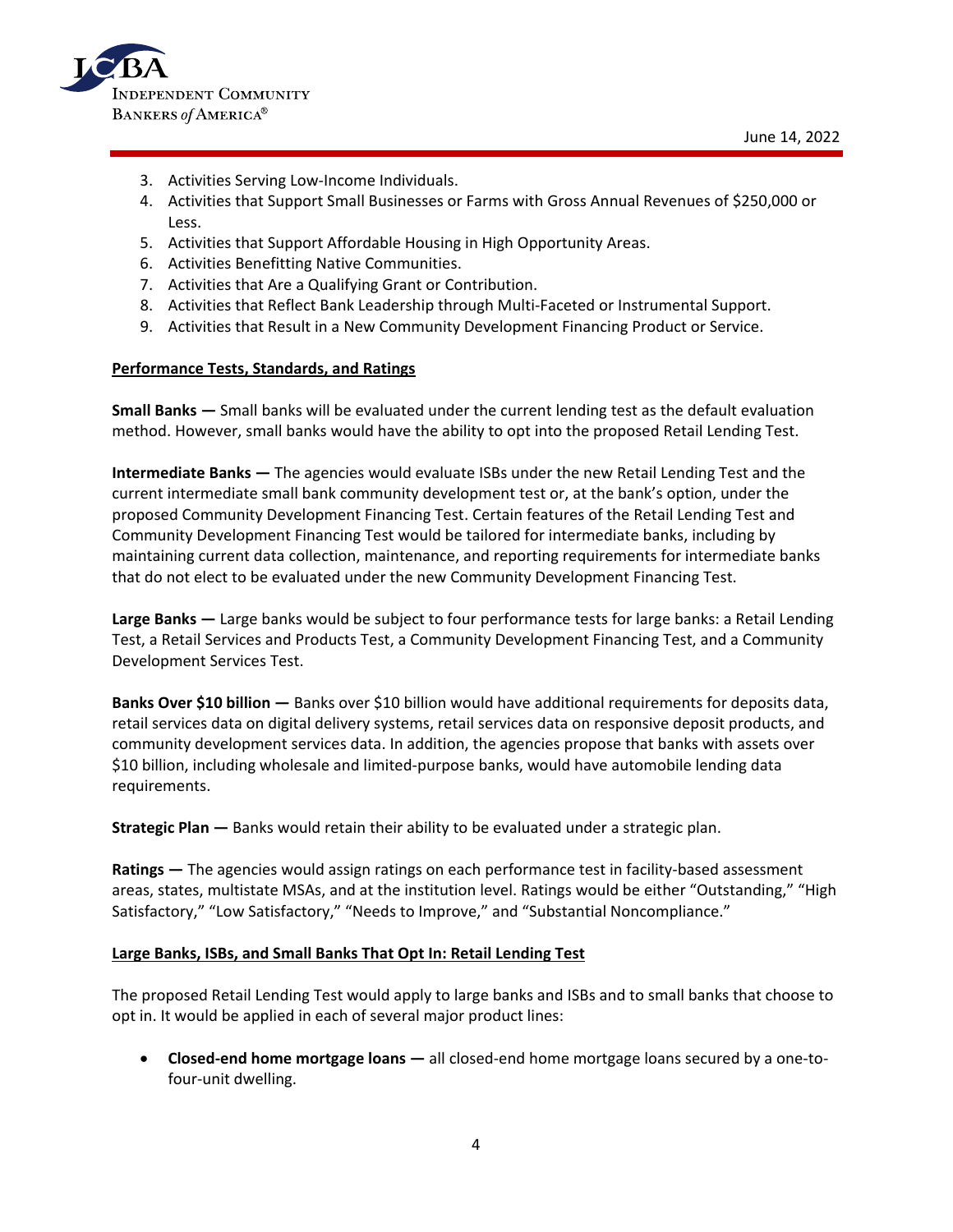

- **Open-end home mortgage loans** all open-end home mortgage loans secured by a one-tofour-unit dwelling.
- **Multifamily loans** loans secured by multifamily housing will be considered as a major product line. The proposal also considers the subset of multifamily loans that provide affordable housing to low- or moderate-income individuals under the Community Development Financing Test.
- **Small business loans** the agencies propose to define "small business" and "small farm" in the CRA regulations in alignment with the CFPB's proposed definition of "small business" in its Section 1071 Rulemaking. As such, the agencies propose to define "small business" as a business having **gross annual revenues of \$5 million or less** for its preceding fiscal year. This is a significant increase from the current level of \$1 million.
- **Small farm loans** a small farm loan would be a loan to a farm with gross annual revenues of \$5 million or less.
- **Automobile loans** automobile loans will be evaluated for banks with \$10 billion or more in assets. Auto loans are the only type of consumer loan to be quantitatively evaluated under the proposed rule's framework.

**Purchased Retail Loans —** On the Retail Lending Test, examiners would count an examined bank's purchased retail loans as equivalent to its retail loan originations. The agencies acknowledge the important role of loan purchases in providing liquidity BUT leave open the possibility of adjusting a retail lending conclusion in which an examiner determines that loan purchases reflect loan churning, after conducting the retail lending volume and distribution analyses.

**Credit Card Loans and Other Consumer Loan Categories —** The agencies propose to evaluate other consumer loan categories, including credit cards, qualitatively under the Retail Services and Products Test. Under this approach, examiners would review the responsiveness of these credit products by considering the number of low- and moderate-income customers using each selected product and how they use the product, including rates of successful repayment under the original loan terms. Other aspects of responsiveness could include the loan terms, underwriting, pricing, and safeguards that minimize adverse borrower outcomes.

**Overview of Proposed Retail Lending Test Approach —** The new test will use metrics and performance standards to evaluate a bank's lending to low- and moderate-income borrowers, small businesses and small farms, and low- and moderate-income neighborhoods in its assessment areas. The agencies propose two sets of metrics: the retail lending volume screen and a series of distribution metrics.

The Retail Lending Volume Screen would assess a bank's volume of retail lending relative to its deposit base, compared to other banks in each facility-based assessment area. The distribution metrics and dynamic thresholds would be used to individually evaluate each of a bank's major product lines, in each facility-based assessment area, and, as applicable, in each retail lending assessment area and outside retail lending area.

### **Retail Lending Test: Volume Screen**

The market volume benchmark would measure the average annual dollar amount of retail originations in the assessment area by all large banks that operate a branch in the assessment area in the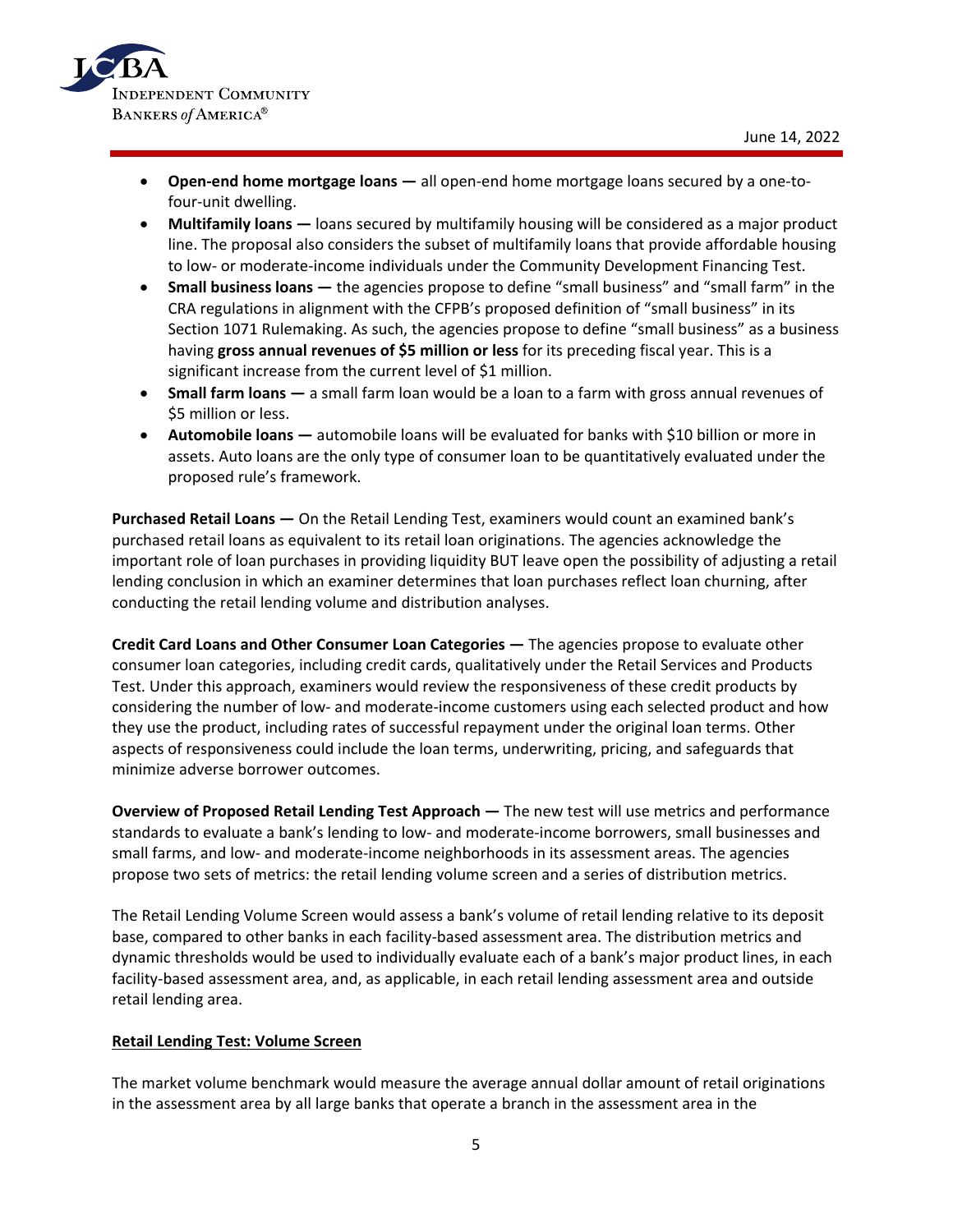

numerator, divided by the annual average amount of deposits collected by those same banks from that assessment area in the denominator. Under the proposal, banks would pass the retail lending volume screen with a bank volume metric of at least 30 percent of the market volume benchmark. If a bank meets or exceeds this threshold, the agencies would evaluate the bank's major product lines under the distribution metrics approach.

average annual dollar amount of retail originations in the assessment area by all large banks that operate a branch in the assessment area

average amount of deposits collected by those same banks from that assessment area

Your bank is eligible to be evaluated using the distribution metrics if:

Your bank's retail lending originations by dollar amount in an assessment area

 $= 0.30(X)$ 

 $= X$ 

Your bank's deposits collected from an assessment area (Using FDIC SOD data)

### **Retail Lending Test: Bank Geographic Distribution Metrics and Borrower Distribution Metrics**

The geographic distribution metrics measure the level of bank lending in low-income and moderateincome census tracts in an assessment area. The borrower distribution metrics measure the level of lending to low-income borrowers, moderate-income borrowers, small businesses or small farms with gross annual revenues of \$250,000 or less, and small businesses or small farms with gross annual revenues greater than \$250,000 but less than or equal to \$1 million, depending on the product line being evaluated. Bank lending is compared to these benchmarks.

To calculate these distribution metrics, the agencies propose using the number of a bank's loans, not the dollar amount of those loans. For example, under the proposed approach, one \$250,000 home mortgage would count the same as one \$80,000 home mortgage.

The agencies propose using two **geographic distribution components/metrics for each product line**:

- Loans in low-income census tracts.
- Loans in moderate-income census tracts.

The metric would measure the number of a bank's loans located in low-income and moderate-income census tracts, respectively, relative to the total number of the bank's loans in the assessment area. An

example is provided below<br>Bank Loans in Low-Income Tracts (5)<br> $= Geographic Bank Metric (20%)$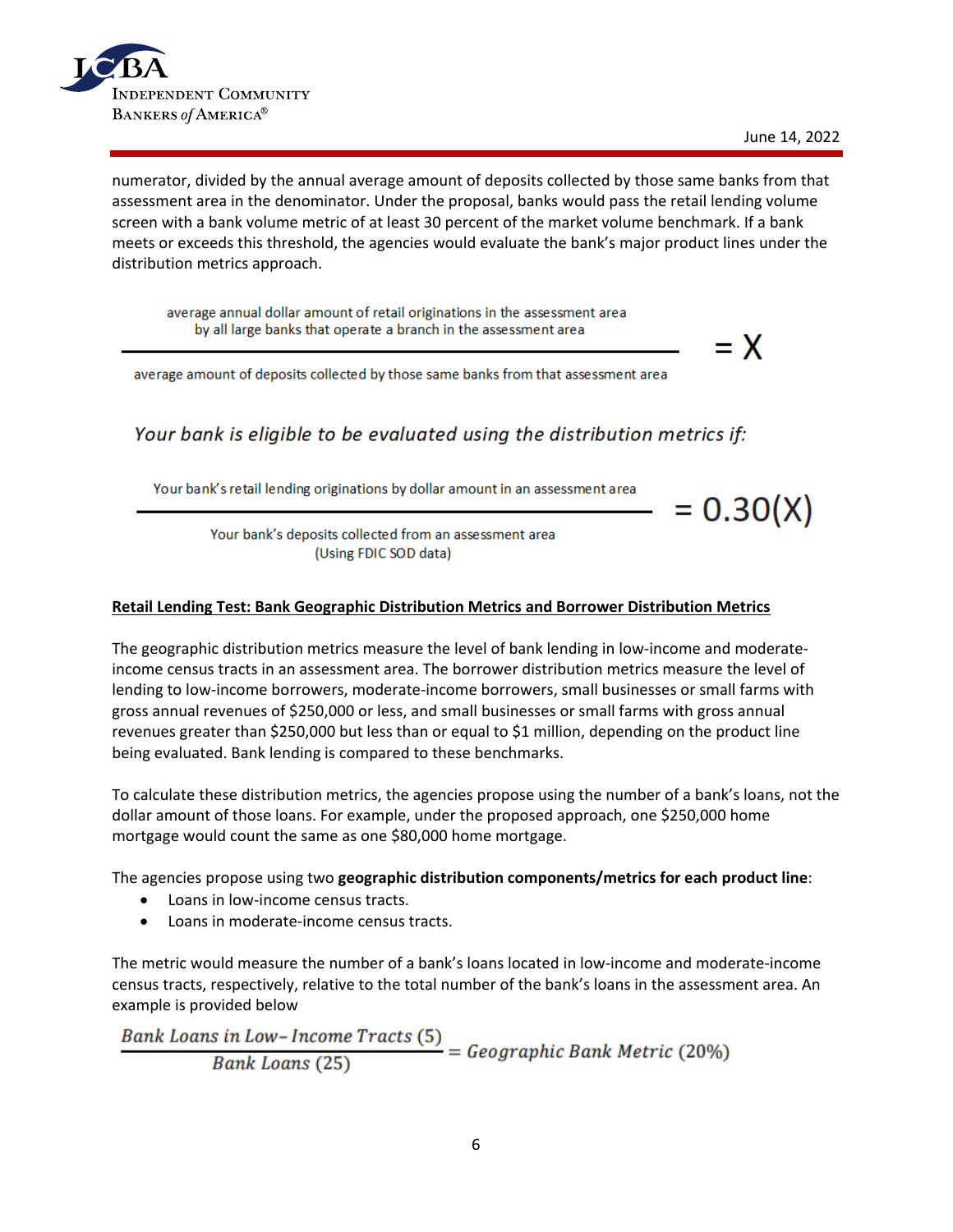

# With the exception of multifamily lending, the agencies propose using **two borrower distribution components for each product line.**

For closed-end home mortgage loans, open-end home mortgage loans, and automobile lending, the two borrower distribution components would be:

- Loans to low-income borrowers.
- Loans to moderate-income borrowers.

For small businesses, the two borrower distribution components would be:

- Loans to small businesses with gross annual revenues of \$250,000 or less.
- Loans to small businesses with gross annual revenues above \$250,000 and less than or equal to \$1 million.

For small farms, the two borrower distribution components would be:

- Loans to small farms with gross annual revenues of \$250,000 or less.
- Loans to small farms with gross annual revenues above \$250,000 and less than or equal to \$1 million.

For example, if Bank A originated 100 total closed-end home mortgage loans in an assessment area, and made 20 of those loans to low-income borrowers, it has a low-income borrower bank metric of 0.2 because 20 percent of its total loans were made to low-income borrowers.

### **Retail Lending Test: Thresholds**

The metrics calculated using the steps above would be compared to **thresholds** using the following scale to establish presumptive ratings:

| Substantial   | Needs to                | Low                     | High                     | Outstanding        |
|---------------|-------------------------|-------------------------|--------------------------|--------------------|
| Noncompliance | Improve                 | Satisfactory            | Satisfactory             |                    |
|               | <b>Needs to Improve</b> | <b>Low Satisfactory</b> | <b>High Satisfactory</b> | <b>Outstanding</b> |
|               | <b>Threshold</b>        | <b>Threshold</b>        | <b>Threshold</b>         | <b>Threshold</b>   |

The thresholds would be calculated using local data to tailor exams to the specific assessment area that a bank lends in. There will be a community benchmark, which looks at community demographics, and a market benchmark that examines the performance of peer lenders.

For example, in the multifamily product line, the community benchmark would compare bank lending to the "percentage of multifamily units in low-income census tracts or moderate-income census tracts as applicable, in assessment area." The market benchmark would compare bank performance to the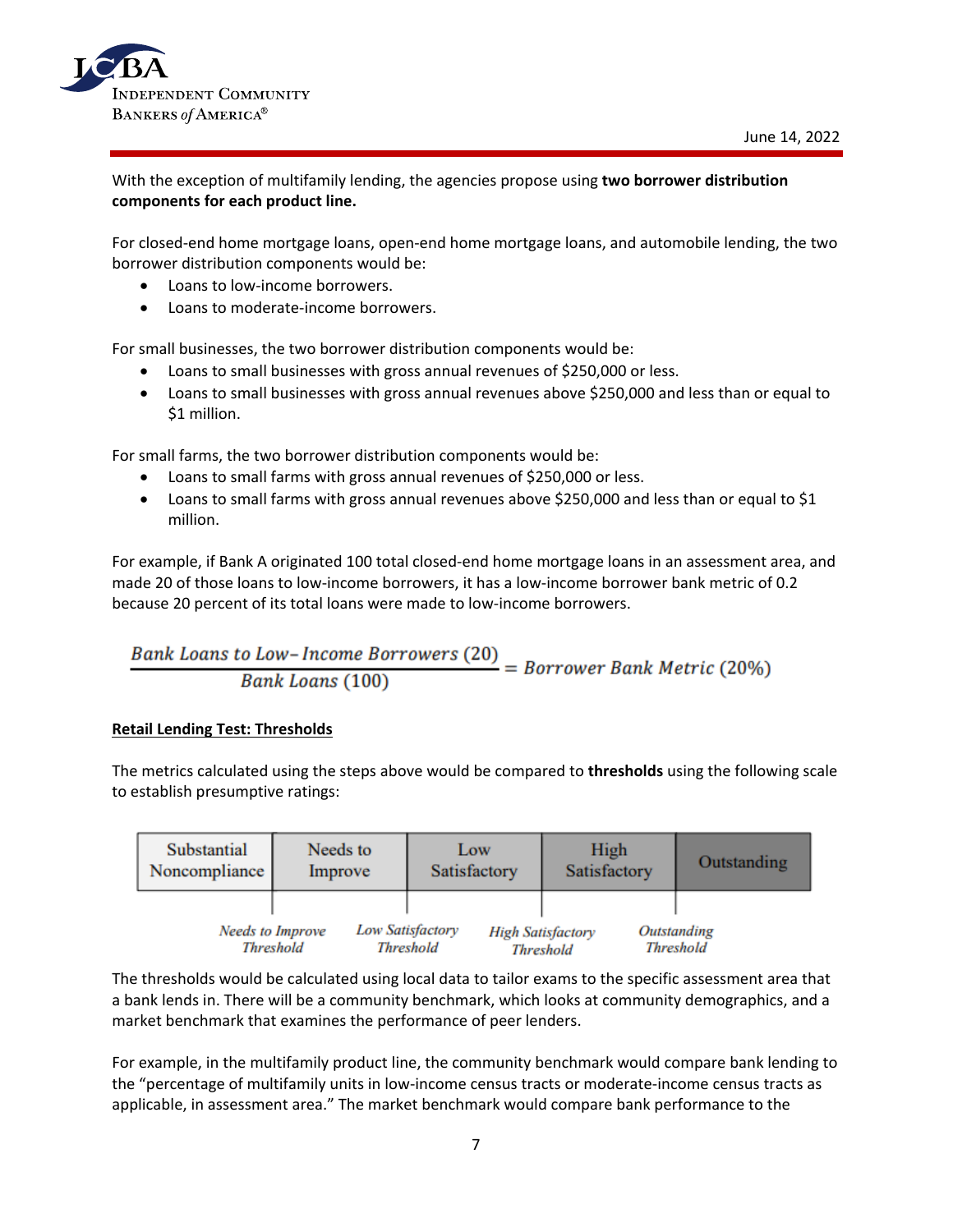percentage of "multifamily mortgages in low-income census tracts or moderate-income census tracts in assessment area, as applicable, by all lender reporters."

Details about the benchmarks for other product lines can be found in the NPR.

| <b>Distribution Metric</b>                  |                | <b>Community</b><br><b>Benchmark</b>                                                                                                              | <b>Market</b><br><b>Benchmark</b>                                                                                                                                                           |  |  |
|---------------------------------------------|----------------|---------------------------------------------------------------------------------------------------------------------------------------------------|---------------------------------------------------------------------------------------------------------------------------------------------------------------------------------------------|--|--|
| <b>Multifamily</b>                          |                |                                                                                                                                                   |                                                                                                                                                                                             |  |  |
| Geographic<br><b>Distribution</b><br>Metric | Data<br>Point  | Percentage of<br>multifamily units in<br>low-income census<br>tracts or moderate-<br>income census tracts<br>as applicable, in<br>assessment area | Percentage of<br>multifamily<br>mortgages in low-<br>income census<br>tracts or<br>moderate-income<br>census tracts in<br>assessment area,<br>as applicable, by<br>all lender-<br>reporters |  |  |
|                                             | Data<br>Source | <b>American Community</b><br>Survey (Census)                                                                                                      | <b>HMDA</b> Data                                                                                                                                                                            |  |  |

To establish presumptive ratings, examiners would expect the following levels of performance when bank lending is compared to the relevant benchmark:

- **33 percent** of the market benchmark and **33 percent** of the community benchmark are intended to reflect performance expectations for the "**Needs to Improve" threshold.**
- **80 percent** of the market benchmark and **65 percent** of the community benchmark are intended to reflect performance expectations for the "**Low Satisfactory" threshold.**
- **110 percent** of the market benchmark and **90 percent** of the community benchmark are intended to reflect performance expectations for the **"High Satisfactory" threshold.**
- **125 percent** of the market benchmark and **100 percent** of the community benchmark are intended to reflect performance expectations for the **"Outstanding" threshold.**

# **Large Banks: Retail Services and Products Test**

The Retail Services and Products test would evaluate large banks': (i) delivery systems; and (ii) credit and deposit products responsive to low- and moderate-income communities' needs. It would use a predominately qualitative approach while incorporating quantitative measures as guidelines.

This test would primarily evaluate branch distribution and the ability of low- and moderate-income customers to access bank branches. Additional services evaluated would include:

• Extended business hours, including weekends, evenings, or by appointment.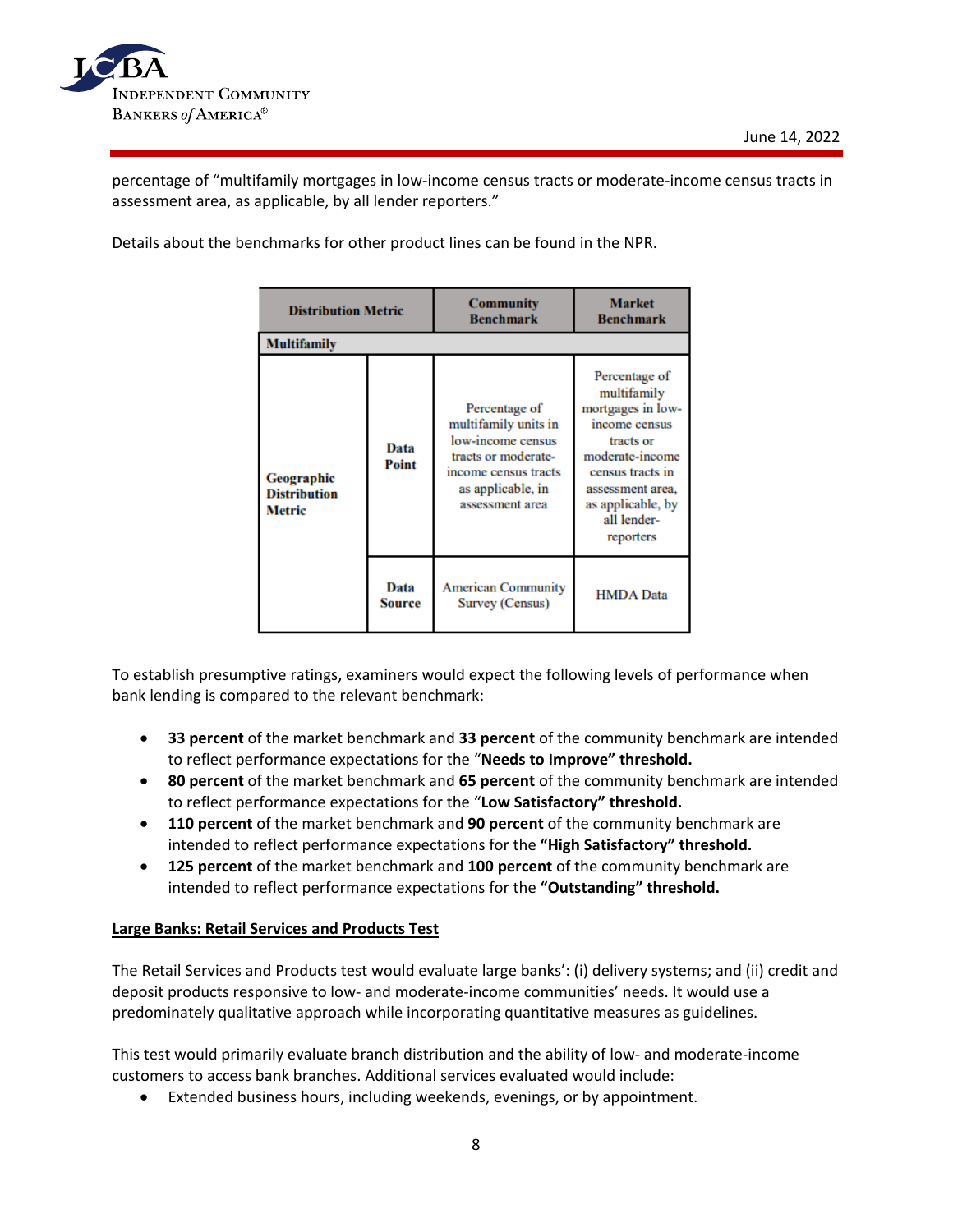

- Providing bilingual/translation services.
- Free or low-cost check cashing services, including government and payroll check cashing services.
- Reasonably priced international remittance services.
- Electronic benefit transfer accounts.

### **Large Banks and ISBs That Opt In: Community Development Financing Test**

The new Community Development Financing Test would apply to large banks and any intermediate bank that opts into it. The test will consist of a community development financing metric and benchmarks and an impact review. It would be applied at the facility-based assessment area, state, multistate MSA, and institution levels. It would not be assessed for retail lending assessment areas.

The bank community development financing metrics would measure the dollar value of a bank's community development loans and community development investments together, relative to the bank's capacity, as reflected by the dollar value of deposits. This is a change from the current approach for large banks, which evaluates loans and investments separately.

The impact review would evaluate the impact and responsiveness of a bank's community development loan and community development investment activities through the application of the factors discussed in the section titled "Impact Review of Community Development Activities." This analysis would provide additional recognition for activities that, while relatively small in dollar value, are particularly responsive to community needs.

Within an assessment area, a bank's financing metric would be the ratio of its community development financing dollars (the numerator) relative to the dollar value of the deposits (the denominator). In the following example, a bank made \$20,000 of community development loans and investments in an assessment area where it took \$1 million in deposits. Therefore, its CD financing metric in that assessment area is 2%.

> CD loans+CD investments (\$20,000) deposits (\$1,000,000)

Bank Assessment Area Community Development Financing Metric (2.0 percent)

Banks with assets over \$10 billion would be required to collect and maintain data about the geographic location of their deposits. Banks below this level would use FDIC Summary of Deposits data.

The CD Financing Metric as calculated above would be compared to one local and one national benchmark for each facility-based assessment area. The local benchmark, the Assessment Area Community Development Financing Benchmark, would be calculated by dividing the dollar amount of all large banks' CD loans and investments in the assessment area by the deposits they collect from the area, as illustrated below: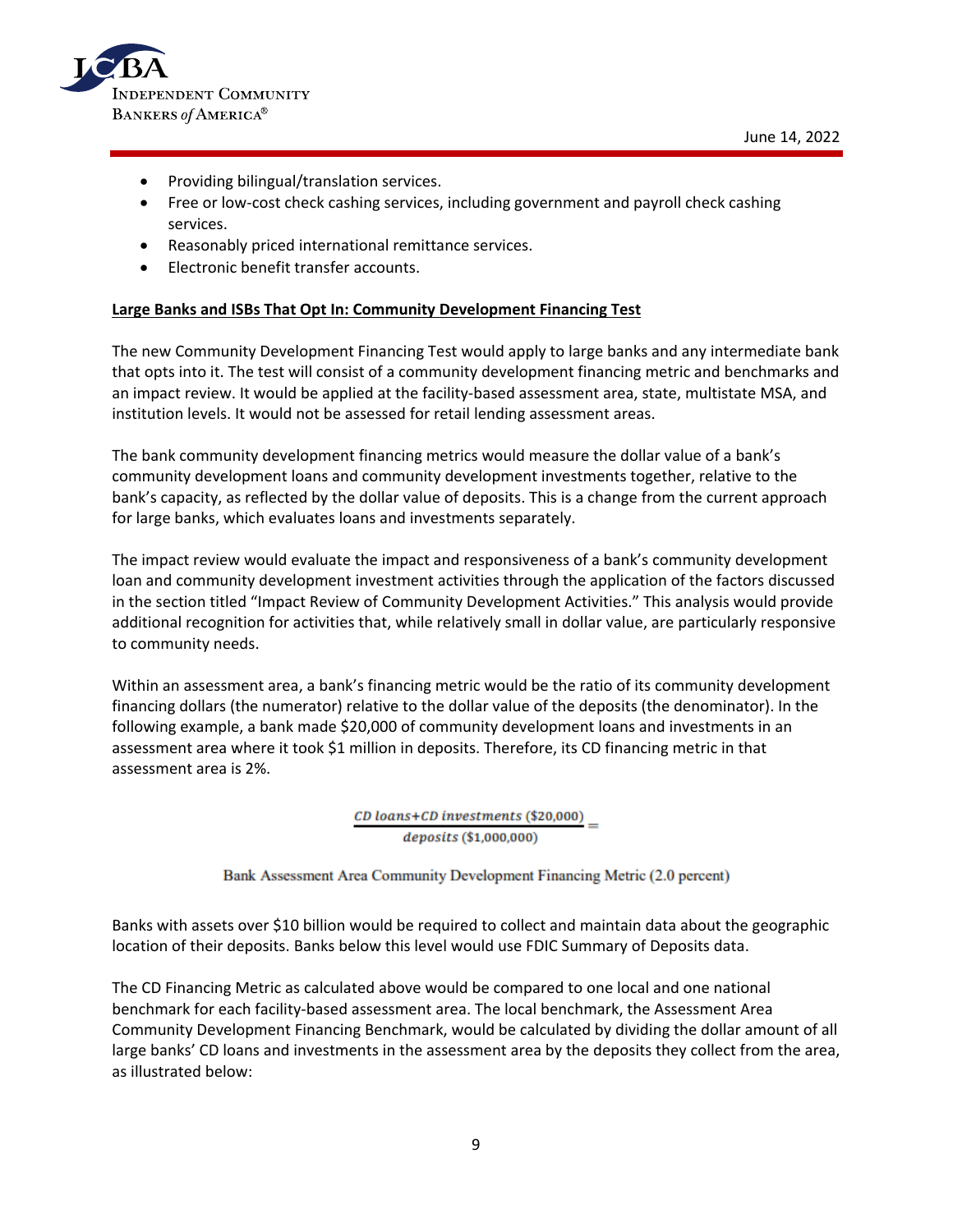

Annual average of local CD loans+CD investments Assessment Area Community Development Financing Benchmark = Annual average of local deposits

The national benchmarks, the Metropolitan and Nonmetropolitan Nationwide Community Development Financing Benchmarks, would also be calculated by comparing all CD loans and investments made nationwide to deposits taken in metropolitan and nonmetropolitan areas, respectively.

Nationwide Community Development Financing Benchmark-Metropolitan =

Annual average of nationwide metropolitan CD loans+CD investments Annual average of national metropolitan deposits

Nationwide Community Development Financing Benchmark-Nonmetropolitan =

Annual average of nationwide nonmetropolitan CD loans+CD investments Annual average of national nonmetropolitan deposits

A conclusion in the Community Development Financing Test in a facility-based assessment would be based on consideration of the bank assessment area community development financing metric relative to the local and nationwide benchmarks, in conjunction with the previously described impact review of the bank's activities. This conclusion would be based on examiner judgment and would use the standard ratings of "Outstanding," "High Satisfactory," "Low Satisfactory," "Needs to Improve," or "Substantial Noncompliance." As data is collected, the agencies may eventually convert the CD Financing Test to being completely quantitative—rather than based on examiner judgement—but they said they lack the data to do so at this time.

Additional tests, using similar methodology, would be applied to bank lending conducted outside of a bank's assessment areas at both the state and whole institution level.

### **Large Banks: Community Development Services Test**

The new CD Services Test would assess a large bank's record of helping to meet the community development services needs in the bank's facility-based assessment areas, states, multistate MSAs, and nationwide areas. The test would qualitatively consider the extent to which a bank provides community development services and the impact and responsiveness of these activities. Examiners could consider the following factors:

- (i) The total number of community development service hours.
- (ii) The number and type of community development service activities.
- (iii) For nonmetropolitan areas, the number of activities related to the provision of financial services.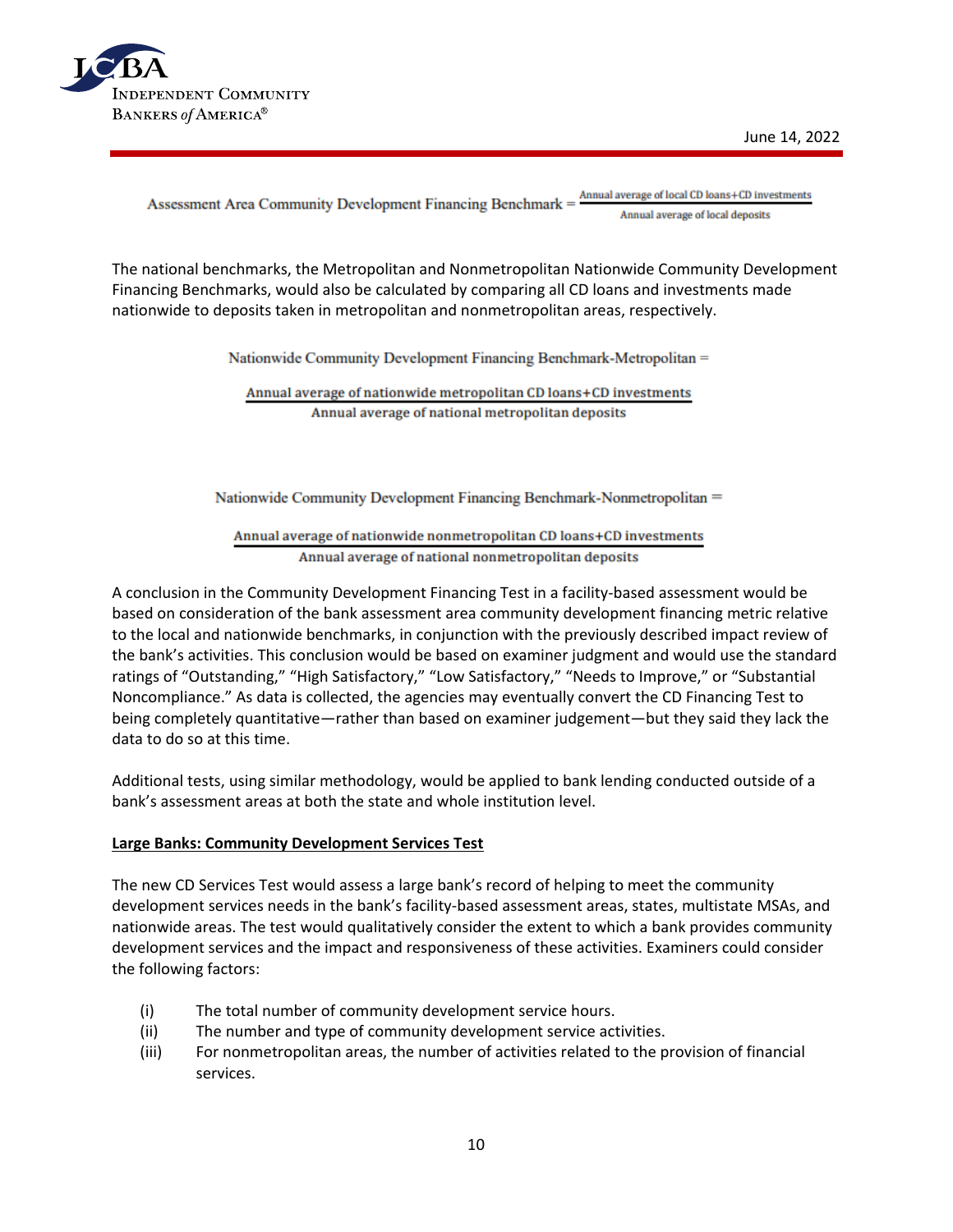

- (iv) The number and proportion of community development service hours completed by, respectively, executive and other employees of the bank.
- (v) The number of low- or moderate-income participants, organizations served, and sessions sponsored.
- (vi) Other evidence that the bank's community development services benefit low- or moderateincome individuals or are otherwise responsive to a community development need.

For large banks with average assets of over \$10 billion, the CD Services Test would include an additional quantitative benchmark to evaluate community development service hours. The metric would calculate the average number of community development service hours per full-time equivalent employee by dividing the hours of community development services activity in each facility-based assessment area during the evaluation period by the total full-time-equivalent employees in the facility-based assessment area. At first, this metric would not be compared to a specific benchmark to generate a presumptive conclusion, but a benchmark could be developed in coming years as data is collected.

### **Calculating Ratings**

**Large Banks —** For large banks, the agencies propose to determine a bank's state, multistate MSA, and institution rating by combining the bank's performance scores across all four performance tests for the state, multistate MSA, or institution overall.

- The Retail Lending Test would be given a weight of **45 percent**.
- The Community Development Financing Test a weight of **30 percent**.
- The Retail Service and Products Test a weight of **15 percent**.
- The Community Development Services Test a weight of **10 percent**.

**ISBs —** For intermediate small banks, the agencies propose to weight the Retail Lending Test at 50 percent and the intermediate bank community development evaluation (or if the bank opts in, for the Community Development Financing Test) at 50 percent.

**Small Banks —** Small banks are only evaluated on the basis of retail lending, so the status quo small bank lending test, or the new Retail Lending Test if they opt in, would continue to account for 100 percent of their rating.

### **Transition**

The rule would become effective **60 days** after publication of a final rule in the Federal Register. Publication of a final rule would likely happen several months after the end of the comment period in August. The following substantive provisions of the rule would take effect on the effective date and would likely require bank action within 60 days of a final rule:

- (i) Facility-based assessment area delineation provisions.
- (ii) Content and availability of public file.